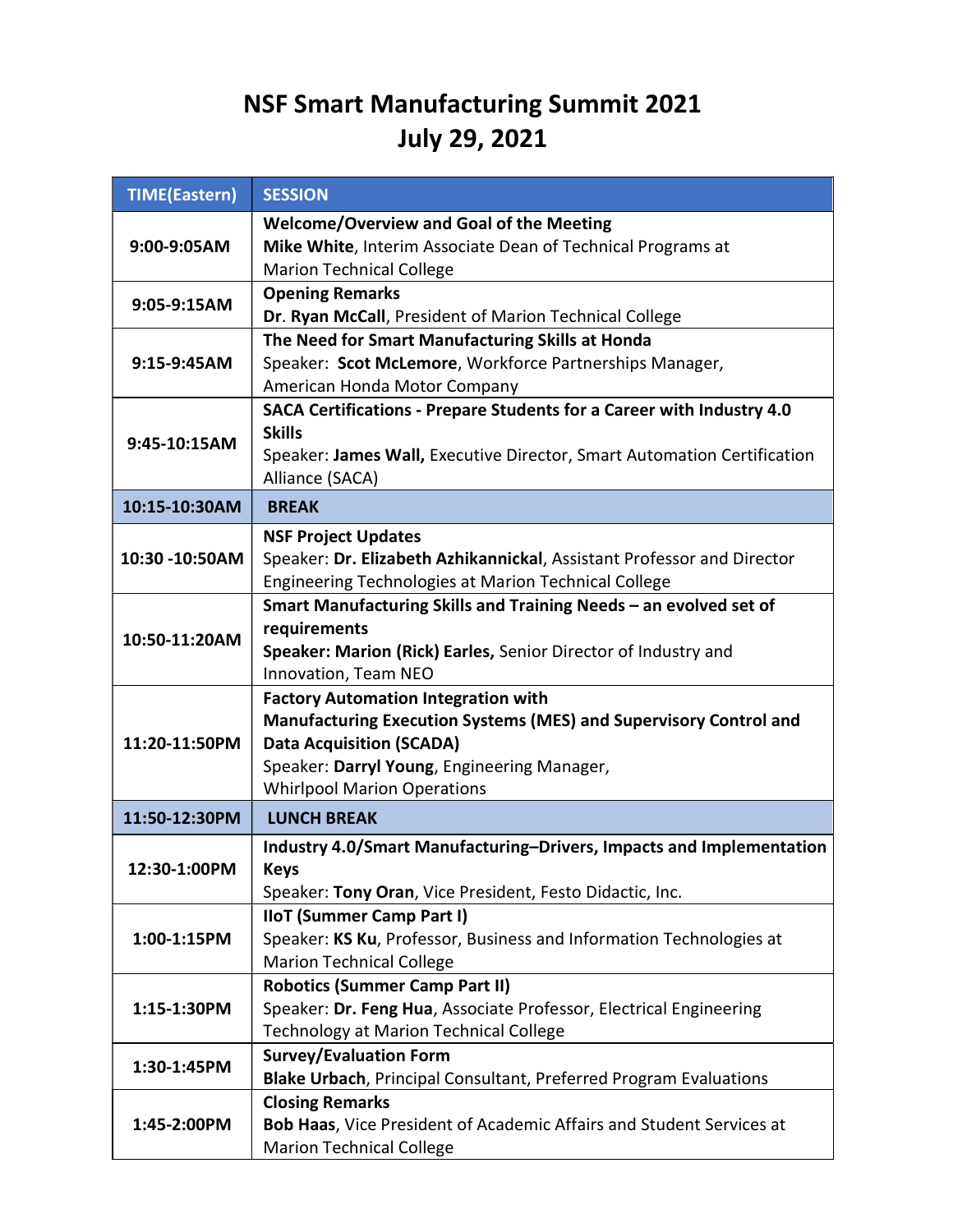## Our Guest Speakers

#### Scot McLemore Workforce Partnerships/Government and Industry Relations American Honda Motor Company



Scot McLemore, American Honda Motor Company, is a manager within the Workforce Partnerships team as part of the Government and Industry Relations Division. He is responsible for strategy development of Honda's future technical workforce focusing on creating a pipeline of technical talent from middle school through college and into manufacturing and product development roles.

McLemore's career at Honda spans 31years, including engineering, human resource and corporate affairs functions, focusing on technical development and acquisition. He began his career with Honda in 1990 as a manufacturing engineer in the welding department at the Marysville Auto Plant (Marysville, Ohio). He then

served as the manager of corporate technical development for Honda of America Mfg., Inc., leading engineering development as well as an extensive technical training program providing skill enhancement for equipment technicians, engineers and production associates.

McLemore is an appointed member of Governor DeWine's Ohio Executive Workforce Board, Chairman of the Ohio Manufacturing Association's Manufacturing Sector Partnership Leadership Council, Vice-President of the Central Ohio Manufacturing Partnership, member of the Higher Learning Advocates Network of Champions, as well as a member of several advisory committees for regional career/technical centers and workforce development organizations.

McLemore earned his Bachelor of Science in Computer Integrated Manufacturing Technology from Purdue University.

#### James Wall Executive Director Smart Automation Certification Alliance



James Wall is currently the Executive Director of the Smart Automation Certification Alliance (SACA). In that capacity, he is responsible for the development and deployment of the new SACA Skill Standards and Certifications.

Prior to joining SACA, he was with National Institute for Metalworking Skills (NIMS) serving as Executive Director and Deputy Director for 12 years.

Jim also has a background in education having been a faculty member at the

Pennsylvania State University, Workforce Education and Development Program where he helped develop new career and technical education instructors. While at Penn State, he also directed a multiyear project to upgrade the metalworking programs across the state.

Jim was the owner of a company that did precision machining, welding, and fabrication of down-hole drilling equipment for the oil and gas industry. Jim started his professional career as a high school career and technical instructor teaching machining.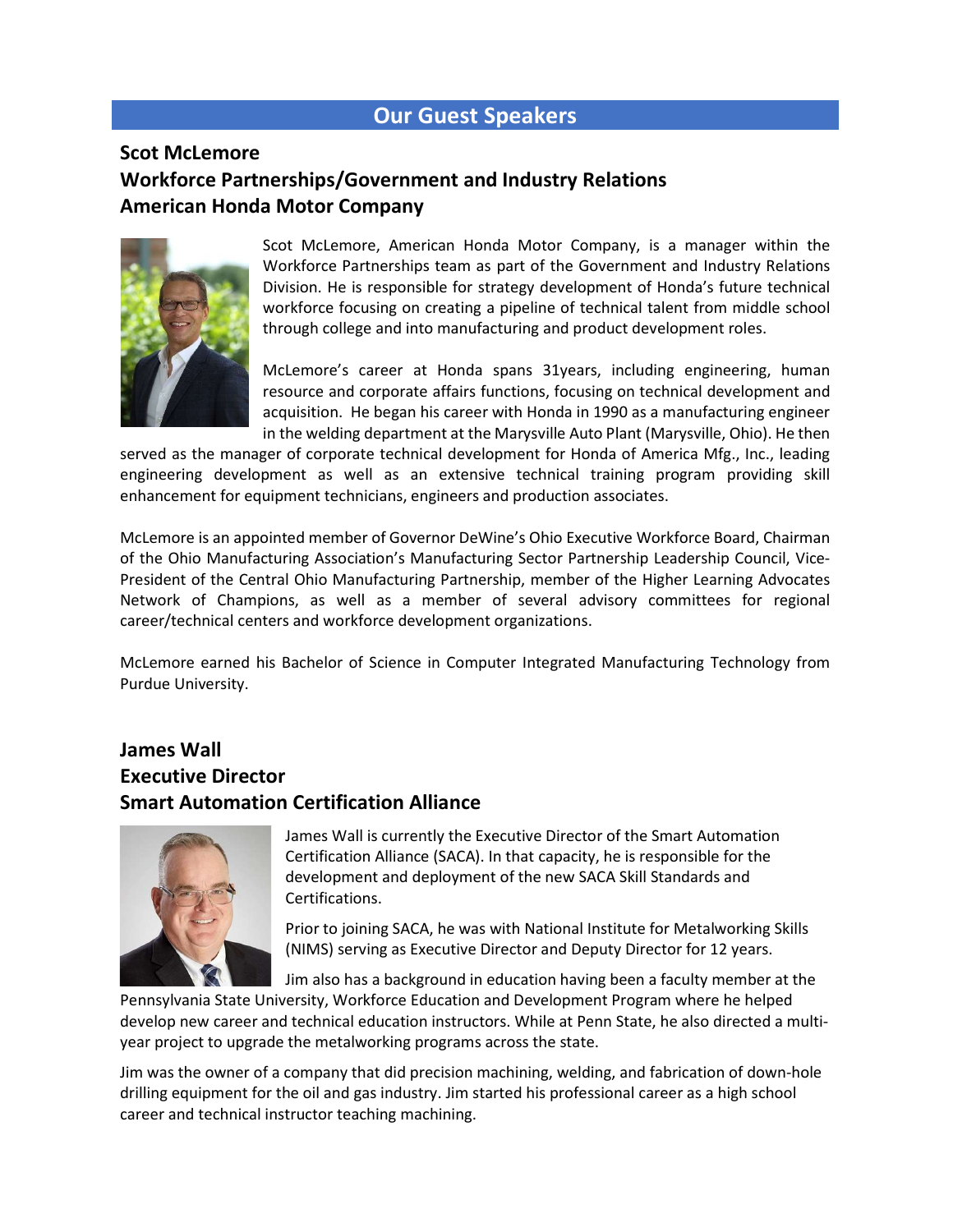## Marion (Rick) Earles Senior Director, Industry and Innovation Team NEO



Rick Earles identifies and facilitates product development and commercialization opportunities for regional innovation clusters. In this role, he engages value chain members and assists them in identifying and collaborating with potential partners, capturing funding, creating prototypes and attracting regional talent.

With over 25 years of experience, Rick specializes in technology innovation, technology-based business development and technologybased economic development. He is experienced in organic business

growth through new product development, the implementation of strategic alliances, mergers and acquisitions, and the expansion into new market opportunities.

Before joining NorTech, now Team NEO, in 2011, Rick was Executive Director at CANEUS, an international industry trade association that facilitates the development and commercialization of micro and nano technologies for aerospace applications. Previously, he managed the commercialization of harsh environment MEMS/NEMS technologies as Vice President at Glennan Microsystems, a publicprivate partnership for the research, development and application needs of NASA and industry. He has also worked for businesses ranging from Fortune 500 companies to small start-ups and has provided development services for a number of Small Business Development Centers in Northeast Ohio.

Experienced in micro and nano technology, electronics, electric power, software and fluid power, Rick has authored a number of technical articles, papers and reports. He holds a patent for an active vibration control product for semiconductor manufacturing equipment.

Rick has a Bachelor of Science in Electrical Engineering from the University of Wisconsin.

#### Darryl Young Engineering Manager, Whirlpool Marion Operations



Technical manager with 24 years of manufacturing experience that started at the floor level. Specializing in large-scale manufacturing through experience in the welding, automotive and appliance industries. Comprehensive knowledge and ability to manage and execute all aspects of paint applications, robotics, complex automated machinery, equipment maintenance, press/stamping/fabrication, product testing, factory manufacturing execution systems including supervisory control and data acquisition and machine controls. Team building mindset with growth, personnel development, winning attitude and continuous improvement as the priorities. Devoted to mentoring others and education for all ages.

Darryl is the Engineering Manager for the Marion Operations of Whirlpool Corporation with 24 years manufacturing experience. He earned his Bachelor of Science in Chemical engineering from the University of Cincinnati and an MBA from Tiffin University. He is a Certified Six Sigma Blackbelt and a Certified Alpine Skiing Instructor. In addition to these accomplishments, he is also a Licensed NHRA Driver, Commercial Driver's License (having previously held a NASCAR license).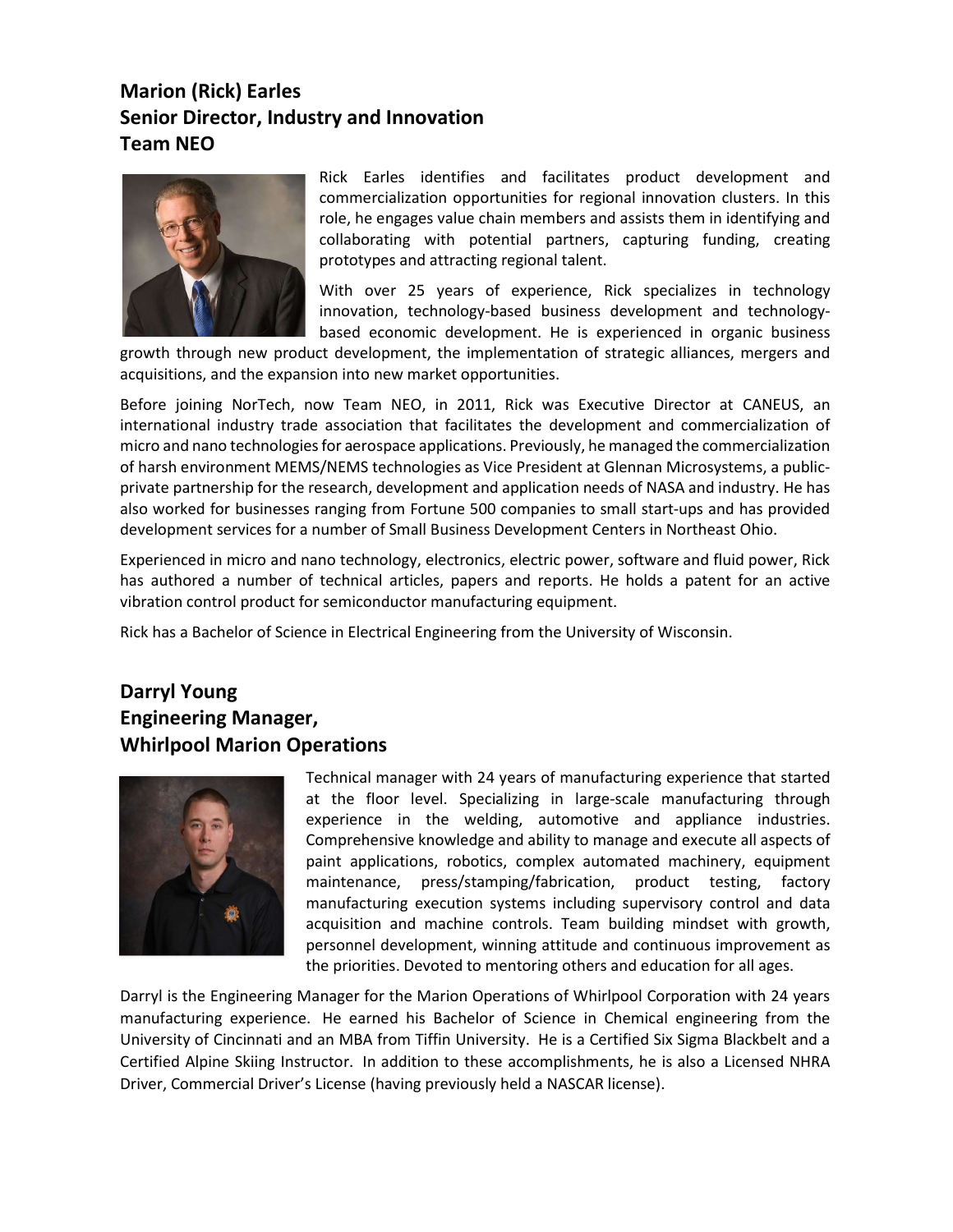### Tony Oran Vice President Festo Didactic Inc.



For over 25 years Tony Oran has worked at the convergence of manufacturing and education. He is dedicated to finding ways to bring industry leaders together with leaders in career and technical education (CTE) to co-develop real-time solutions to issues around manufacturing technologies and the skills gap.

Tony is the Vice President at Festo Didactic, North America, a leading provider of advanced solutions for technical and industrial education. Tony has been a driving force in developing Festo's Industry 4.0 Certification developed with NC3 (National Coalition of Certification Centers) a comprehensive certification

program that prepares students for high-tech careers. Tony's dedication to finding effective training programs that augment traditional learning paths extends to the expansion of Festo's award-winning apprenticeship program in Mason, Ohio, bringing higher education and industry together to prepare students for new careers, like mechatronics.

Before joining Festo, he established his career in the asset management and industrial distribution industries.

## Our Project Team

## Elizabeth Azhikannickal, Ph.D. Assistant Professor and Director, Engineering Technologies NSF Grant Principal Investigator

Elizabeth earned her Bachelor of Science and Master of Science degrees in Mechanical Engineering from Queen's University in Ontario, Canada. She earned her Ph.D. in Mechanical Engineering from McMaster University in Ontario, Canada. She has experience teaching in engineering programs at both the university and community college levels. She has taught courses in statics, strength of materials, materials science and fluid power. She has close to 8 years of experience conducting technical research, in collaboration with industry, in the area of laser transmission welding and lightweight materials development for automotive applications. She has served as the faculty advisor for students carrying out projects in the area of sustainable energy and 3D printing.